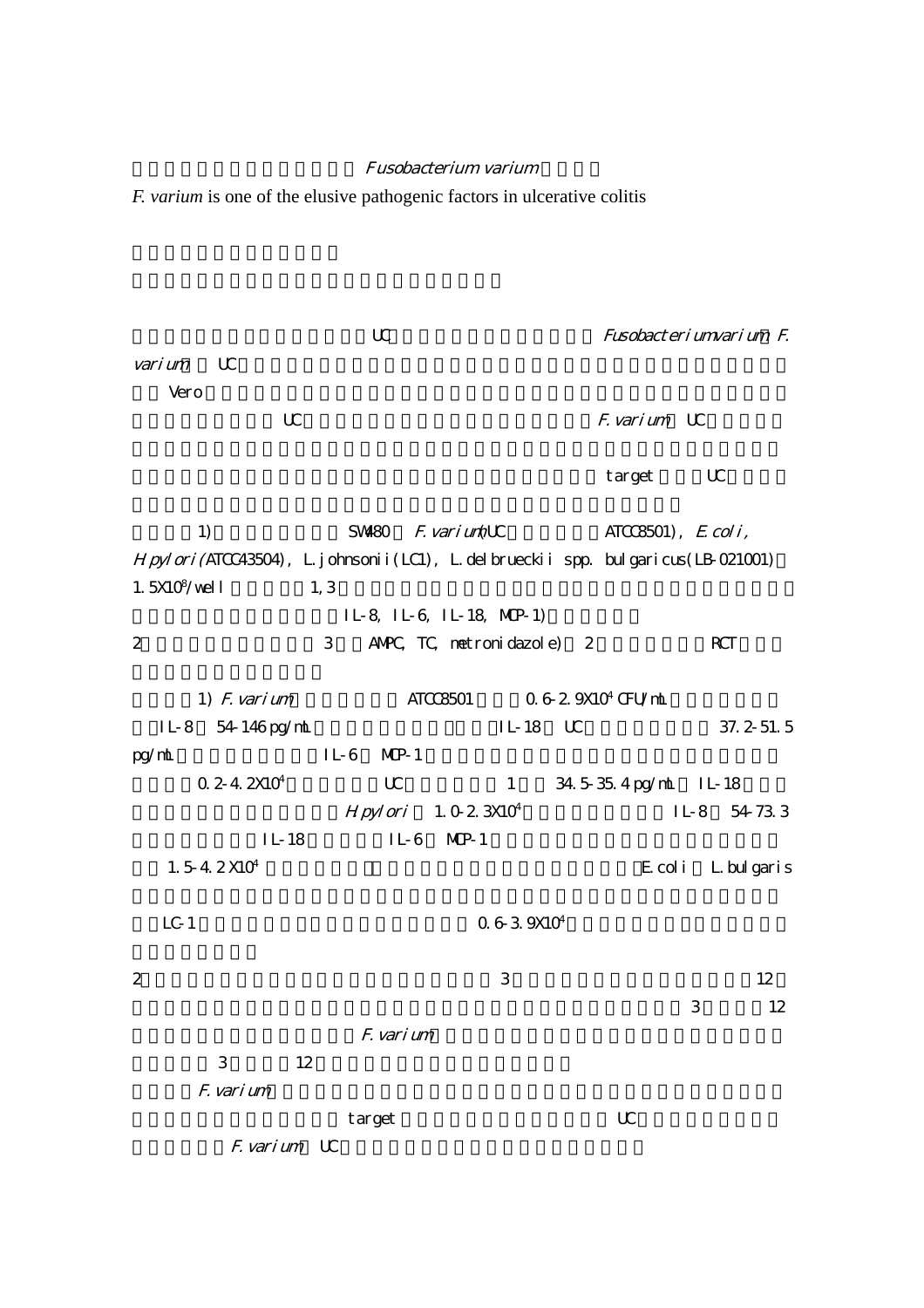## *F. varium* **is one of the elusive pathogenic factors in ulcerative colitis**

Toshifumi Ohkusa, Isao Okayasu,\* Nobuhiro Sato

Department of Gastroenterology, Juntendo University School of medicine, Tokyo and \*Department of Pathology, Kitasato University School of Medicine, Kanagawa, Japan

**Background & Aim:** Recently, we proposed that intestinal bacteria in the adjacent intestinal mucosa (mucosal bacteria), and in particular, *Fusobacterium varium* might be one of the elusive pathogenic factors in ulcerative colitis (UC). However, whether *F. varium* cause inflammation of the intestinal mucosa has not been determined. In this study, (1) we investigated bacterial penetration and the secretion of proinflammatory cytokines in human colon epithelial cells in response to *F.varium*. Also, (2) we conducted a randomized controlled trial using antibiotics combination therapy in order to confirm a causal relationship between *F. varium* and UC.

**Methods:** (1) Human colonic epithelial cells (SW480, ATCC) were cocultured with bacteria isolated from UC (*F.varium, E.coli*), *H.pylori* (ATCC 43504), and probiotics (*Lactobacillus johnsonii* (LC1), Nestle Japan Co., *L.delbrueckii subsp. bulgaricus* (LB-021001), Meiji Dairies Co., Japan). Cell cultures were infected with bacteria and resuspended in a 1:1 mixture of DMED and Ham's F-12 medium containing 10% FBS at a bacterium/cell ratio of 100:1. The co-cultures further incubated for 1 h to allow bacterial adhesion to cells, and the supernatants were collected for attachment assay. After removal supernatants, the monolayers were washed four times with PBS, lysed with water, and total cell-associated bacteria enumerated on agar plates. For invasion assays, the incubation was continued for 3h to allow bacterial entry to occur. After removal of the extracellular bacteria, the cultures were incubated for 1 h in the presence of  $50\mu$  g/mL of imipenem to kill the remaining extracellular bacteria. Subsequently, the supernatants were removed and the cells were lysed with 0.1% SDS in isotonic saline, and the number of internalized bacteria released was determined by culturing for 3 days on agar plates. The IL-8, IL-6, IL-18 and MCP-1 concentrations in the supernatants were determined with ELISA kits. (2) Twenty chronic, active UC patients with *F. varium* infection were enrolled consecutively and were randomly assigned to receive either amoxicillin, tetracycline and metronidazole per os for two weeks (treatment group;  $n = 10$ ), or no antibiotics (control group;  $n = 10$ ). *F. varium* was sensitive to the antibiotics. Symptom assessment, endoscopic, and histological evaluations were performed blind before enrollment, at 3-5 months and 12-14 months after the treatment. Serum immunoglobulins to *F. varium* were measured using ELISA.